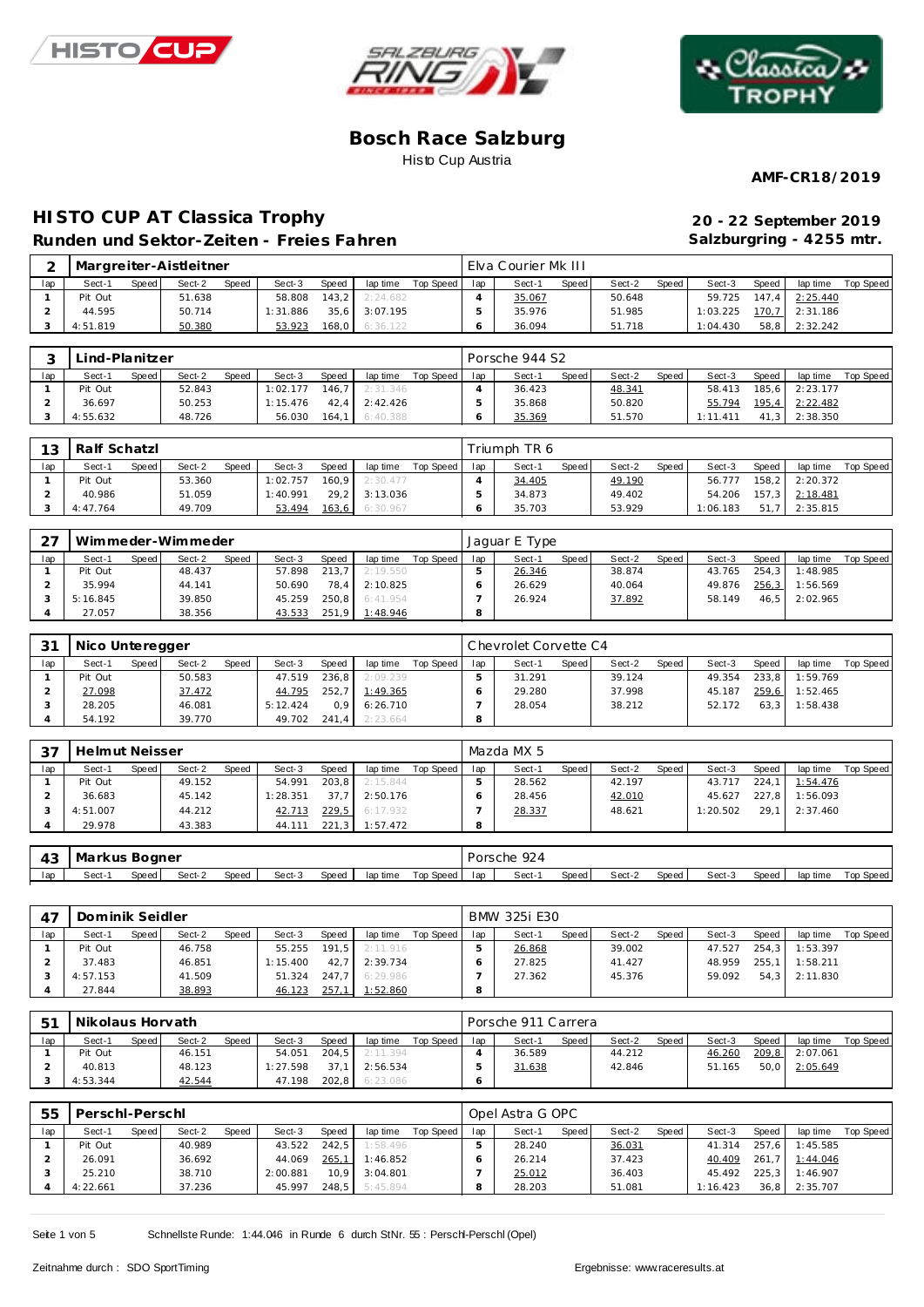





**AMF-CR18/2019**

# **HISTO CUP AT Classica Trophy 20 - 22 September 2019 Runden und Sektor-Zeiten - Freies Fahren**

**Salzburgring - 4255 mtr.**

| 56  | Stefan Bogner |       |        |       |          |              |                |           |     | BMW 318ti |              |        |       |          |       |                  |           |
|-----|---------------|-------|--------|-------|----------|--------------|----------------|-----------|-----|-----------|--------------|--------|-------|----------|-------|------------------|-----------|
| lap | Sect-1        | Speed | Sect-2 | Speed | Sect-3   | <b>Speed</b> | lap time       | Top Speed | lap | Sect-1    | <b>Speed</b> | Sect-2 | Speed | Sect-3   | Speed | lap time         | Top Speed |
|     | Pit Out       |       | 51.541 |       | 59.037   | 203.0        | 2:25.466       |           |     | 34.671    |              | 48.586 |       | 54.893   |       | $199.3$ 2:18.150 |           |
|     | 36.135        |       | 50.927 |       | 1:02.839 |              | 54.7 2:29.901  |           |     | 34.509    |              | 48.556 |       | 54.227   |       | 208.2 2:17.292   |           |
|     | 5:23.948      |       | 49.968 |       | 58.861   |              | 204,0 7:12.777 |           |     | 32.588    |              | 47.583 |       | 1:09.234 |       | 58,9 2:29.405    |           |

| -57 | Josef Hubmann |       |        |              |          |       |          |           |     |          |       |        |       |          |       |                |           |
|-----|---------------|-------|--------|--------------|----------|-------|----------|-----------|-----|----------|-------|--------|-------|----------|-------|----------------|-----------|
| lap | Sect-1        | Speed | Sect-2 | <b>Speed</b> | Sect-3   | Speed | lap time | Top Speed | lap | Sect-1   | Speed | Sect-2 | Speed | Sect-3   | Speed | lap time       | Top Speed |
|     | Pit Out       |       | 53.242 |              | 1:01.047 | 134.8 | 2:28.033 |           |     | 3:35.163 |       | 55.115 |       | 1:04.091 |       | 199.0 5:34.369 |           |
|     | 39.384        |       | 53.138 |              | 1:30.774 | 36.7  | 3:03.296 |           |     | 33.895   |       | 54.609 |       | 1:19.089 | 26.2  | 2:47.593       |           |
|     | 4:53.266      |       | 48.562 |              | 58.497   | 125,8 | 6:40.325 |           |     |          |       |        |       |          |       |                |           |

| 58  | Riedler-Riedler |              |        |       |        |       |          |           |     | Porsche 911 Carrera |         |        |       |        |       |          |           |
|-----|-----------------|--------------|--------|-------|--------|-------|----------|-----------|-----|---------------------|---------|--------|-------|--------|-------|----------|-----------|
| lap | Sect-1          | <b>Speed</b> | Sect-2 | Speed | Sect-3 | Speed | lap time | Top Speed | lap | Sect-1              | Speed i | Sect-2 | Speed | Sect-3 | Speed | lap time | Top Speed |
|     |                 |              |        |       |        |       | 2:14.066 |           |     |                     |         |        |       |        |       |          |           |

| 67  | Michaela Bruckner |       |        |              |          |       |          |           |     | Marcos 1600 GT |       |        |       |         |         |                 |           |
|-----|-------------------|-------|--------|--------------|----------|-------|----------|-----------|-----|----------------|-------|--------|-------|---------|---------|-----------------|-----------|
| lap | Sect-1            | Speed | Sect-2 | <b>Speed</b> | Sect-3   | Speed | lap time | Top Speed | lap | Sect-1         | Speed | Sect-2 | Speed | Sect-3  | Speed   | lap time        | Top Speed |
|     | Pit Out           |       | 45.168 |              | 53.881   | 216.6 | 2:10.819 |           |     | 33.229         |       | 44.261 |       | 50.671  | 219.2   | 2:08.161        |           |
|     | 32.509            |       | 47.022 |              | 1:58.748 | 8.2   | 3:18.279 |           |     | 33.264         |       | 47.188 |       | 51.376  | $207.7$ | 2:11.828        |           |
|     | 4:28.322          |       | 46.135 |              | 52.957   | 217.4 | 6:07.414 |           |     | 34.053         |       | 43.244 |       | :09.868 |         | $57.0$ 2:27.165 |           |

| 68  |         |       | Bernhard Hopfinger |              |          |         |          |           |     | Renault Clio |       |        |       |        |       |          |           |
|-----|---------|-------|--------------------|--------------|----------|---------|----------|-----------|-----|--------------|-------|--------|-------|--------|-------|----------|-----------|
| lap | Sect-1  | Speed | Sect-2             | <b>Speed</b> | Sect-3   | Speed   | lap time | Top Speed | lap | Sect-1       | Speed | Sect-2 | Speed | Sect-3 | Speed | lap time | Top Speed |
|     | Pit Out |       | 43.100             |              | 46.615   | 231.8   | 1:57.842 |           |     | 27.784       |       | 41.092 |       | 44.656 | 234.4 | 1:53.532 |           |
|     | 28.592  |       | 41.146             |              | 44.730   | $235.5$ | 1:54.468 |           |     | 27.639       |       | 40.489 |       | 42.935 | 242,2 | 1:51.063 |           |
|     | 31.071  |       | 55.920             |              | 4:47.808 | 34.0    | 6:14.799 |           |     | 28.210       |       | 42.058 |       | 56.775 | 52.7  | 2:07.043 |           |
|     | 52.120  |       | 43.504             |              | 42.545   | 238,6   | 2:18.169 |           |     |              |       |        |       |        |       |          |           |

| 73  |          |       | Hartmann-Hartmann |              |          |                  |           |           |     | <b>BMW 2002</b> |       |        |       |          |       |          |           |
|-----|----------|-------|-------------------|--------------|----------|------------------|-----------|-----------|-----|-----------------|-------|--------|-------|----------|-------|----------|-----------|
| lap | Sect-1   | Speed | Sect-2            | <b>Speed</b> | Sect-3   | Speed            | lap time  | Top Speed | lap | Sect-1          | Speed | Sect-2 | Speed | Sect-3   | Speed | lap time | Top Speed |
|     | Pit Out  |       | 52.320            |              | 54.392   | 203.0            | 2: 21.424 |           |     | 31.224          |       | 44.481 |       | 49.820   | 225.3 | 2:05.525 |           |
|     | 33.313   |       | 48.790            |              | 2:11.161 | 5.3 <sup>1</sup> | 3:33.264  |           |     | 29.711          |       | 42.622 |       | 46.262   | 228,8 | 1:58.595 |           |
|     | 3:58.085 |       | 43.368            |              | 51.159   | 187.3            | 5:32.612  |           |     | 29.179          |       | 42.098 |       | 1:03.775 | 45.3  | 2:15.052 |           |

| 74  | Gottfried Jäger |       |        |              |          |       |                |           |     | Toyota Corolla Coupe KE35 |       |        |       |          |       |                  |           |
|-----|-----------------|-------|--------|--------------|----------|-------|----------------|-----------|-----|---------------------------|-------|--------|-------|----------|-------|------------------|-----------|
| lap | Sect-1          | Speed | Sect-2 | <b>Speed</b> | Sect-3   | Speed | lap time       | Top Speed | lap | Sect-1                    | Speed | Sect-2 | Speed | Sect-3   | Speed | lap time         | Top Speed |
|     | Pit Out         |       | 52.824 |              | 53.036   | 176.7 | 2:17.870       |           |     | 34.143                    |       | 49.796 |       | 51.291   |       | $189.3$ 2:15.230 |           |
|     | 33.896          |       | 50.106 |              | 1:57.880 | $8.1$ | 3:21.882       |           |     | 32.021                    |       | 48.915 |       | 47.916   |       | 196,8 2:08.852   |           |
|     | 4:27.856        |       | 53.512 |              | 51.144   |       | 189.5 6:12.512 |           |     | 31.994                    |       | 52.897 |       | 1:06.631 |       | $57.0$ 2:31.522  |           |

| $\overline{\phantom{a}}$ | Gerhard Kaiser |       |        |              |          |       |          |           |     | Mini 1300 |       |        |       |        |       |                    |                  |
|--------------------------|----------------|-------|--------|--------------|----------|-------|----------|-----------|-----|-----------|-------|--------|-------|--------|-------|--------------------|------------------|
| lap                      | Sect-1         | Speed | Sect-2 | <b>Speed</b> | Sect-3   | Speed | lap time | Top Speed | lap | Sect-1    | Speed | Sect-2 | Speed | Sect-3 | Speed | lap time           | <b>Top Speed</b> |
|                          | Pit Out        |       | 50.985 |              | 52.552   | 206.9 | 2:14.714 |           |     | 31.046    |       | 45.339 |       | 49.338 |       | 214.6 2:05.723     |                  |
|                          | 36.267         |       | 46.563 |              | 1:42.366 | 22.4  | 3:05.196 |           |     | 30.125    |       | 45.536 |       | 48.655 |       | $216.6$ $2:04.316$ |                  |
|                          | 4:47.476       |       | 45.843 |              | 50.424   | 212.9 | 6:23.743 |           |     | 29.710    |       | 44.979 |       | 59.158 | 63.4  | 2:13.847           |                  |

| 95  | Stehpan Rott |         |        |       |        |       |               |           |     | Porsche 924 |       |          |       |          |       |                 |           |
|-----|--------------|---------|--------|-------|--------|-------|---------------|-----------|-----|-------------|-------|----------|-------|----------|-------|-----------------|-----------|
| lap | Sect-1       | Speed I | Sect-2 | Speed | Sect-3 | Speed | lap time      | Top Speed | lap | Sect-1      | Speed | Sect-2   | Speed | Sect-3   | Speed | lap time        | Top Speed |
|     | Pit Out      |         | 49.424 |       | 53.729 | 207.7 | 2:16.639      |           |     | 11:27.335   |       | 46.173   |       | 46.455   |       | 227,2 12:59.963 |           |
|     | 37.522       |         | 46.136 |       | 59.237 |       | 54,2 2:22.895 |           |     | 35.457      |       | 1:01.664 |       | 1:14.298 |       | 29.7 2:51.419   |           |

| 102 | Herbert Erlinger |       |         |       |          |       |          |           |     | Opel Manta |       |        |       |          |       |          |           |
|-----|------------------|-------|---------|-------|----------|-------|----------|-----------|-----|------------|-------|--------|-------|----------|-------|----------|-----------|
| lap | Sect-1           | Speed | Sect-2  | Speed | Sect-3   | Speed | lap time | Top Speed | lap | Sect-1     | Speed | Sect-2 | Speed | Sect-3   | Speed | lap time | Top Speed |
|     | Pit Out          |       | 50.852  |       | 50.563   | 204.0 | 2:15.423 |           |     | 33.882     |       | 47.074 |       | 50.803   | 217.2 | 2:11.759 |           |
|     | 36.224           |       | 47.650  |       | 48.403   | 207.2 | 2:12.277 |           |     | 33.160     |       | 48.262 |       | 48.650   | 204.3 | 2:10.072 |           |
|     | 40.787           |       | :06.510 |       | 4:25.456 | 28.5  | 6:12.753 |           |     | 33.956     |       | 52.508 |       | 1:12.520 | 49.4  | 2:38.984 |           |
|     | 54.292           |       | 46.110  |       | 52.876   | 194.5 | 2:33.278 |           |     |            |       |        |       |          |       |          |           |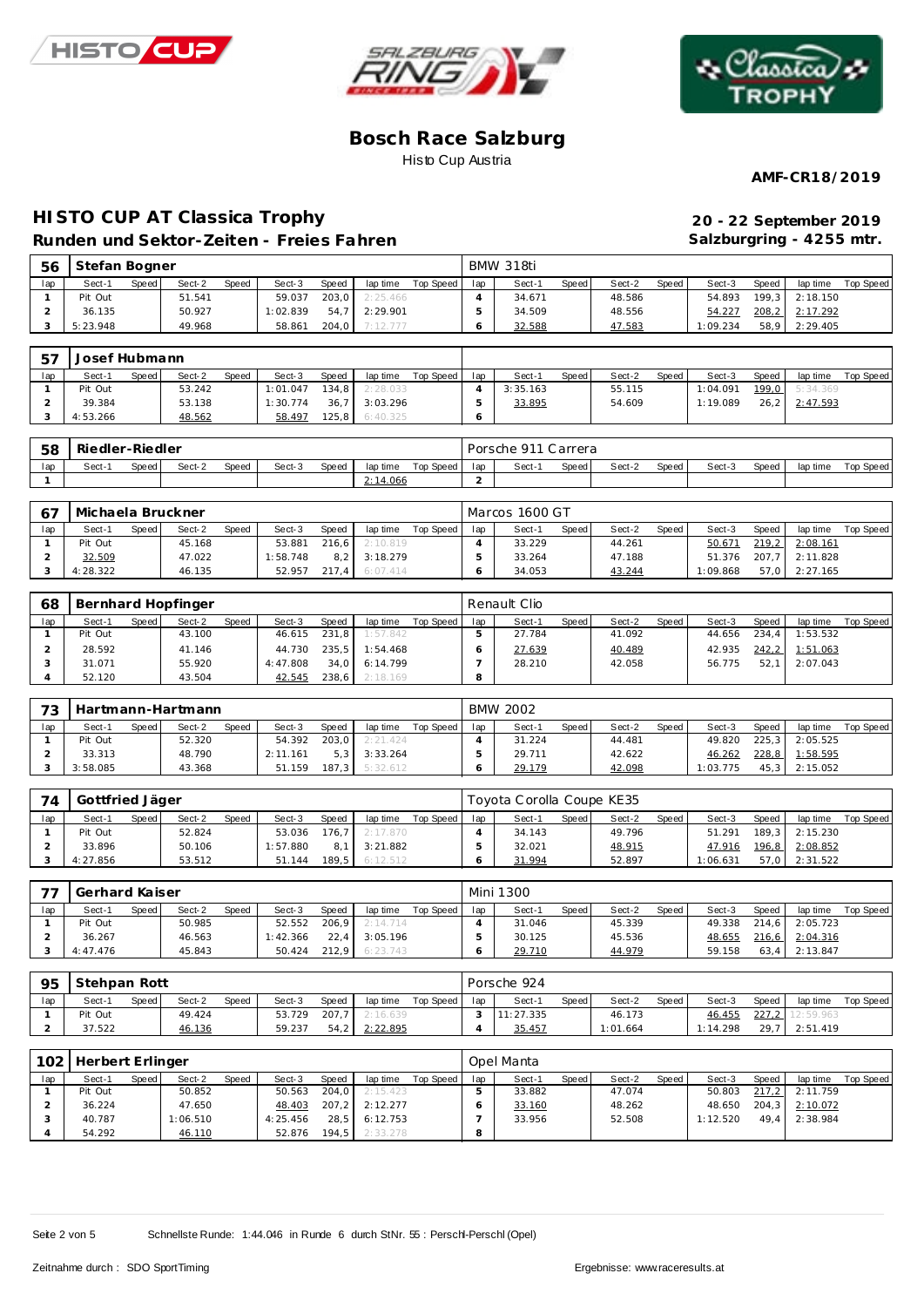





**AMF-CR18/2019**

# **HISTO CUP AT Classica Trophy Runden und Sektor-Zeiten - Freies Fahren**

| 20 - 22 September 2019   |
|--------------------------|
| Salzburgring - 4255 mtr. |

|     | 103 Günter Nebel |       |        |       |          |       |          |           |     | Mercedes 280 W 114/8 |       |        |       |          |       |          |           |
|-----|------------------|-------|--------|-------|----------|-------|----------|-----------|-----|----------------------|-------|--------|-------|----------|-------|----------|-----------|
| lap | Sect-1           | Speed | Sect-2 | Speed | Sect-3   | Speed | lap time | Top Speed | lap | Sect-1               | Speed | Sect-2 | Speed | Sect-3   | Speed | lap time | Top Speed |
|     | Pit Out          |       | 42.526 |       | 51.071   | 233.8 | 2:04.207 |           |     | 27.800               |       | 39.028 |       | 44.604   | 244.7 | 1:51.432 |           |
|     | 36.925           |       | 44.519 |       | 1:34.333 | 37.2  | 2:55.777 |           |     | 27.747               |       | 39.393 |       | 46.382   | 240.4 | 1:53.522 |           |
|     | 4:47.083         |       | 41.588 |       | 44.208   | 245.7 | 6:12.879 |           |     | 27.145               |       | 51.845 |       | 1:15.182 | 37.8  | 2:34.172 |           |
|     | 29.916           |       | 40.941 |       | 44.416   | 242.9 | : 55.273 |           |     |                      |       |        |       |          |       |          |           |

| 104' | Peter Scholl |       |        |              |          |            |          |             |     | Porsche 935 |       |        |       |        |              |                |           |
|------|--------------|-------|--------|--------------|----------|------------|----------|-------------|-----|-------------|-------|--------|-------|--------|--------------|----------------|-----------|
| lap  | Sect-1       | Speed | Sect-2 | <b>Speed</b> | Sect-3   | Speed      | lap time | Top Speed I | lap | Sect-1      | Speed | Sect-2 | Speed | Sect-3 | <b>Speed</b> | lap time       | Top Speed |
|      | 26.866       |       | 40.100 |              | 53.296   | 232.4      | 2:00.262 |             |     | 27.157      |       | 40.151 |       | 44.284 |              | 251,9 1:51.592 |           |
|      | 28.043       |       | 45.904 |              | 2:08.614 | $5.3 \mid$ | 3:22.561 |             |     | 27.421      |       | 40.757 |       | 43.809 | 251.9        | 1:51.987       |           |
|      | 3:56.164     |       | 41.593 |              | 54.586   | 214.0      | 5:32.343 |             |     | 26.583      |       | 40.222 |       | 46.224 | 80.4         | 1:53.029       |           |

| 107 | Johannes Bigler |       |        |              |          |       |          |           |     | Plymouth Barracuda |       |        |         |          |       |                |           |
|-----|-----------------|-------|--------|--------------|----------|-------|----------|-----------|-----|--------------------|-------|--------|---------|----------|-------|----------------|-----------|
| lap | Sect-1          | Speed | Sect-2 | <b>Speed</b> | Sect-3   | Speed | lap time | Top Speed | lap | Sect-1             | Speed | Sect-2 | Speed I | Sect-3   | Speed | lap time       | Top Speed |
|     | Pit Out         |       | 43.691 |              | 52.199   | 259.6 | 2:04.821 |           |     | 26.998             |       | 37.718 |         | 43.781   | 273.6 | 1:48.497       |           |
|     | 34.059          |       | 45.398 |              | 1:18.058 | 47.1  | 2:37.515 |           |     | 25.656             |       | 36.816 |         | 44.508   |       | 280,3 1:46.980 |           |
|     | 4:52.420        |       | 38.768 |              | 45.064   | 261.3 | 6:16.252 |           |     | 2:16.849           |       | 35.878 |         | : 00.133 | 46.8  | 3:52.860       |           |

| 114 | Thomas Herterich |       |        |              |          |                  |          |           |     | <b>BMW E30 320is</b> |         |        |       |          |              |                |           |
|-----|------------------|-------|--------|--------------|----------|------------------|----------|-----------|-----|----------------------|---------|--------|-------|----------|--------------|----------------|-----------|
| lap | Sect-1           | Speed | Sect-2 | <b>Speed</b> | Sect-3   | Speed            | lap time | Top Speed | lap | Sect-1               | Speed I | Sect-2 | Speed | Sect-3   | <b>Speed</b> | lap time       | Top Speed |
|     | Pit Out          |       | 52.841 |              | 55.897   | 208.2            | 2:22.676 |           |     | 30.603               |         | 44.852 |       | 52.235   |              | 221,6 2:07.690 |           |
|     | 33.411           |       | 50.732 |              | 5:11.064 | 0.9 <sup>1</sup> | 6:35.207 |           |     | 32.168               |         | 44.891 |       | 52.226   |              | 213.4 2:09.285 |           |
|     | 53.437           |       | 44.615 |              | 48.949   | 219.8            | 2:27.001 |           |     | 31.804               |         | 47.685 |       | 1:06.682 |              | 50,6 2:26.171  |           |

| 121 | Michael Heuschneider |       |        |              |          |       |          |           |     | Volvo 121 |       |        |       |          |       |                |           |
|-----|----------------------|-------|--------|--------------|----------|-------|----------|-----------|-----|-----------|-------|--------|-------|----------|-------|----------------|-----------|
| lap | Sect-1               | Speed | Sect-2 | <b>Speed</b> | Sect-3   | Speed | lap time | Top Speed | lap | Sect-1    | Speed | Sect-2 | Speed | Sect-3   | Speed | lap time       | Top Speed |
|     | Pit Out              |       | 43.529 |              | 1:36.036 | 37.8  | 5:00.414 |           |     | 28.041    |       | 41.196 |       | 46.990   |       | 226,3 1:56.227 |           |
|     | 4:47.224             |       | 42.854 |              | 47.322   | 231,4 | 6:17.400 |           |     | 4:18.085  |       | 50.328 |       | 1:19.149 | 29.8  | 6:27.562       |           |

| 123 | Josef Weissinger |       |        |              |          |       |          |           |     | BMW 323i E21 |       |        |       |        |       |          |           |
|-----|------------------|-------|--------|--------------|----------|-------|----------|-----------|-----|--------------|-------|--------|-------|--------|-------|----------|-----------|
| lap | Sect-1           | Speed | Sect-2 | <b>Speed</b> | Sect-3   | Speed | lap time | Top Speed | lap | Sect-1       | Speed | Sect-2 | Speed | Sect-3 | Speed | lap time | Top Speed |
|     | Pit Out          |       | 45.524 |              | 54.602   | 229.5 | 2:11.037 |           |     | 30.584       |       | 42.651 |       | 49.158 | 242,9 | 2:02.393 |           |
|     | 36.940           |       | 46.582 |              | 1:51.067 | 17.5  | 3:14.589 |           |     | 30.291       |       | 45.813 |       | 48.056 | 241.8 | 2:04.160 |           |
|     | 4:46.048         |       | 45.363 |              | 51.892   | 236.5 | 6:23.303 |           |     | 28.066       |       | 41.162 |       | 56.316 | 47.7  | 2:05.544 |           |

| 124 | Christian Zudrell |       |        |              |          |       |                |             |     | Plymouth Barracuda |       |        |       |          |              |                |           |
|-----|-------------------|-------|--------|--------------|----------|-------|----------------|-------------|-----|--------------------|-------|--------|-------|----------|--------------|----------------|-----------|
| lap | Sect-1            | Speed | Sect-2 | <b>Speed</b> | Sect-3   | Speed | lap time       | Top Speed I | lap | Sect-1             | Speed | Sect-2 | Speed | Sect-3   | <b>Speed</b> | lap time       | Top Speed |
|     | Pit Out           |       | 41.279 |              | 51.763   | 258.8 | 2:02.740       |             |     | 25.344             |       | 36.522 |       | 44.297   |              | 275,0 1:46.163 |           |
|     | 34.097            |       | 45.428 |              | 1:20.814 | 41.5  | 2:40.339       |             |     | 26.033             |       | 36.959 |       | 46.444   |              | 257.6 1:49.436 |           |
|     | 4:51.091          |       | 38.112 |              | 44.079   |       | 270.0 6:13.282 |             |     | 27.327             |       | 36.221 |       | 1:02.468 | 38.1         | 2:06.016       |           |
|     | 28.488            |       | 38.195 |              | 42.662   | 268,2 | 1:49.345       |             | 8   |                    |       |        |       |          |              |                |           |

|     | 126 Dr. Gerhard Knecht |       |          |       |          |                  |                  |           |     | <b>BMW 325i</b> |       |        |       |          |       |          |           |
|-----|------------------------|-------|----------|-------|----------|------------------|------------------|-----------|-----|-----------------|-------|--------|-------|----------|-------|----------|-----------|
| lap | Sect-1                 | Speed | Sect-2   | Speed | Sect-3   | Speed            | lap time         | Top Speed | lap | Sect-1          | Speed | Sect-2 | Speed | Sect-3   | Speed | lap time | Top Speed |
|     | Pit Out                |       | 1:19.232 |       | 47.555   | 228.8            | 2:50.261         |           |     | 29.499          |       | 40.522 |       | 43.819   | 239,6 | 1:53.840 |           |
|     | 27.354                 |       | 1:17.593 |       | 4:48.448 | 0.9 <sub>1</sub> | 6:33.395         |           |     | 26.950          |       | 39.974 |       | 48.476   | 236.2 | 1:55.400 |           |
|     | 1:07.630               |       | 51.298   |       | 44.583   |                  | $235.8$ 2:43.511 |           |     | 29.131          |       | 38.977 |       | 1:10.290 | 34.1  | 2:18.398 |           |

|     | 127 Gerhard Humenberger |       |        |       |          |       |                 |           |     | BMW E30 325i |       |        |       |        |       |          |           |
|-----|-------------------------|-------|--------|-------|----------|-------|-----------------|-----------|-----|--------------|-------|--------|-------|--------|-------|----------|-----------|
| lap | Sect-1                  | Speed | Sect-2 | Speed | Sect-3   | Speed | lap time        | Top Speed | lap | Sect-1       | Speed | Sect-2 | Speed | Sect-3 | Speed | lap time | Top Speed |
|     | Pit Out                 |       | 45.665 |       | 53.907   | 212.0 | 2:09.108        |           |     | 29.617       |       | 43.004 |       | 42.977 | 223.4 | 1:55.598 |           |
|     | 36.387                  |       | 44.878 |       | 1:32.186 |       | $34.2$ 2:53.451 |           |     | 28.553       |       | 41.561 |       | 44.155 | 222,2 | 1:54.269 |           |
|     | 4:48.719                |       | 42.238 |       | 42.665   | 225,6 | 6:13.622        |           |     | 28.556       |       | 41.142 |       | 47.158 | 78,8  | 1:56.856 |           |

| 128 | I Albert Ornig |       |        |       |          |       |          |           |         | Ford Capri 2.0 RS |       |          |       |          |       |                 |           |
|-----|----------------|-------|--------|-------|----------|-------|----------|-----------|---------|-------------------|-------|----------|-------|----------|-------|-----------------|-----------|
| lap | Sect-1         | Speed | Sect-2 | Speed | Sect-3   | Speed | lap time | Top Speed | lap     | Sect-1            | Speed | Sect-2   | Speed | Sect-3   | Speed | lap time        | Top Speed |
|     | Pit Out        |       | 53.371 |       | 1:01.538 | 147.0 | 2:29.707 |           |         | 28.247            |       | 41.773   |       | 46.666   |       | 227.5 1:56.686  |           |
|     | 38.604         |       | 49.536 |       | 1:17.339 | 42.8  | 2:45.479 |           |         | 28.400            |       | 41.169   |       | 45.566   |       | 246.2 1:55.135  |           |
|     | 4:56.538       |       | 44.835 |       | 55.890   | 159.8 | 6:37.263 |           |         | 37.579            |       | 1:06.222 |       | 1:10.952 |       | $60.9$ 2:54.753 |           |
|     | 36.197         |       | 48.242 |       | 50.573   | 231,8 | 2:15.012 |           | $\circ$ |                   |       |          |       |          |       |                 |           |

Seite 3 von 5 Schnellste Runde: 1:44.046 in Runde 6 durch StNr. 55 : Perschl-Perschl (Opel)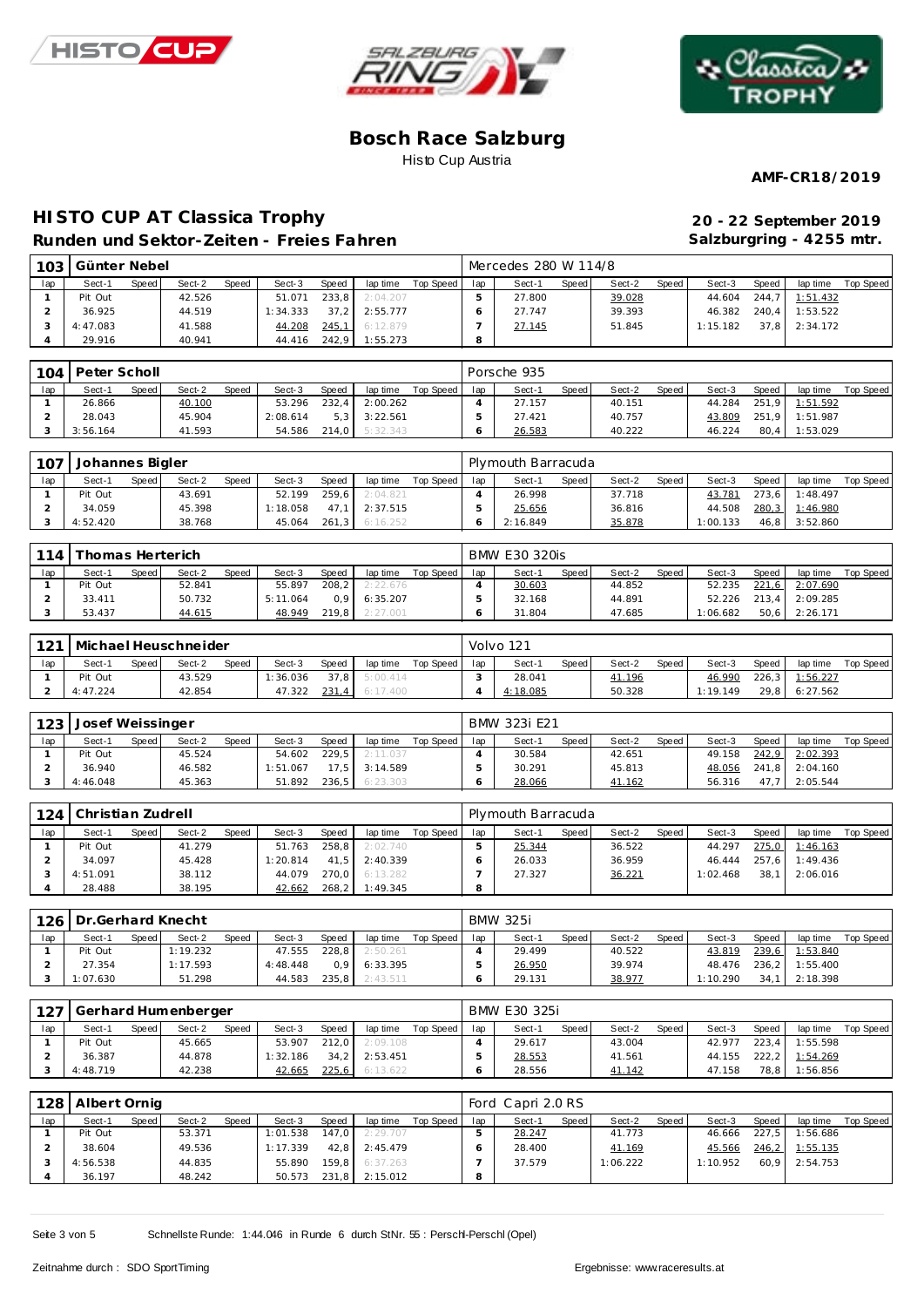





**AMF-CR18/2019**

## **HISTO CUP AT Classica Trophy 20 - 22 September 2019 Runden und Sektor-Zeiten - Freies Fahren**

**Salzburgring - 4255 mtr.**

| 136 | Peter Jaitner |       |        |              |          |              |          |           |     | Opel Manta B |       |          |       |          |         |          |           |
|-----|---------------|-------|--------|--------------|----------|--------------|----------|-----------|-----|--------------|-------|----------|-------|----------|---------|----------|-----------|
| lap | Sect-1        | Speed | Sect-2 | <b>Speed</b> | Sect-3   | <b>Speed</b> | lap time | Top Speed | lap | Sect-1       | Speed | Sect-2   | Speed | Sect-3   | Speed   | lap time | Top Speed |
|     | Pit Out       |       | 43.707 |              | 48.468   | 239,6        | 2:02.727 |           |     | 28.301       |       | 41.907   |       | 46.275   | $210.4$ | 1:56.483 |           |
|     | 31.492        |       | 43.284 |              | 1:40.125 | 28.2         | 2:54.901 |           |     | 30.005       |       | 40.728   |       | 46.278   | 214.0   | 1:57.011 |           |
|     | 4:46.761      |       | 41.970 |              | 46.161   | 236.8        | 6:14.892 |           |     | 36.925       |       | 1:01.645 |       | 1:09.550 | 38.4    | 2:48.120 |           |
|     | 29.214        |       | 41.368 |              | 45.547   | 236,5        | 1:56.129 |           | 8   |              |       |          |       |          |         |          |           |

| 141 |        |       | Valentin Stranzinger |              |        |       |          |             |     | Porsche 924S |       |        |       |        |       |          |           |
|-----|--------|-------|----------------------|--------------|--------|-------|----------|-------------|-----|--------------|-------|--------|-------|--------|-------|----------|-----------|
| lap | Sect-1 | Speed | Sect-2               | <b>Speed</b> | Sect-3 | Speed | lap time | Top Speed I | lap | Sect-1       | Speed | Sect-2 | Speed | Sect-3 | Speed | lap time | Top Speed |
|     |        |       |                      |              |        |       | 2:10.375 |             |     |              |       |        |       |        |       | 2:00.244 |           |
|     |        |       |                      |              |        |       | 6:51.070 |             |     |              |       |        |       |        |       | 2:01.387 |           |

| 144 | Brigitte Jaitner |       |        |       |          |       |                   |           |     | Porsche 944 |       |        |       |          |       |                |           |
|-----|------------------|-------|--------|-------|----------|-------|-------------------|-----------|-----|-------------|-------|--------|-------|----------|-------|----------------|-----------|
| lap | Sect-1           | Speed | Sect-2 | Speed | Sect-3   | Speed | lap time          | Top Speed | lap | Sect-1      | Speed | Sect-2 | Speed | Sect-3   | Speed | lap time       | Top Speed |
|     | Pit Out          |       | 47.000 |       | 55.063   |       | 205,6 2:13.628    |           |     | 32.366      |       | 46.913 |       | 56.067   |       | 208.2 2:15.346 |           |
|     | 34.655           |       | 47.775 |       | 1:52.340 |       | $11.5$ $3:14.770$ |           |     | 33.312      |       | 46.710 |       | 58.935   |       | 187.1 2:18.957 |           |
|     | 4:40.786         |       | 47.276 |       | 58.381   |       | 205,6 6:26.443    |           |     | 35.030      |       | 52.080 |       | 1:04.137 | 66.4  | 2:31.247       |           |

| 156 | ina Jentzsch |              |        |              |          |       |          |           |     | Chevrolet Corvette |       |        |       |         |       |          |           |
|-----|--------------|--------------|--------|--------------|----------|-------|----------|-----------|-----|--------------------|-------|--------|-------|---------|-------|----------|-----------|
| lap | Sect-1       | <b>Speed</b> | Sect-2 | <b>Speed</b> | Sect-3   | Speed | lap time | Top Speed | lap | Sect-1             | Speed | Sect-2 | Speed | Sect-3  | Speed | lap time | Top Speed |
|     | Pit Out      |              | 48.684 |              | 55.092   | 238.9 | 2:15.714 |           |     | 28.849             |       | 42.882 |       | 52.930  | 229.5 | 2:04.661 |           |
|     | 31.544       |              | 44.909 |              | 1:55.507 | 8.0   | 3:11.960 |           |     | 30.448             |       | 41.787 |       | 49.914  | 244,0 | 2:02.149 |           |
|     | 4:30.861     |              | 46.226 |              | 53.759   | 231.8 | 6:10.846 |           |     | 27.105             |       | 41.808 |       | :07.588 | 50.3  | 2:16.501 |           |

|     | 158   Robert Baumgartner |       |        |       |          |       |          |           |     | Opel Kadett C |       |        |       |          |       |          |           |  |  |  |
|-----|--------------------------|-------|--------|-------|----------|-------|----------|-----------|-----|---------------|-------|--------|-------|----------|-------|----------|-----------|--|--|--|
| lap | Sect-1                   | Speed | Sect-2 | Speed | Sect-3   | Speed | lap time | Top Speed | lap | Sect-1        | Speed | Sect-2 | Speed | Sect-3   | Speed | lap time | Top Speed |  |  |  |
|     | Pit Out                  |       | 51.064 |       | 54.221   | 205.6 | 2:20.597 |           |     | 30.915        |       | 44.207 |       | 55.550   | 227.5 | 2:10.672 |           |  |  |  |
|     | 33.437                   |       | 49.082 |       | 2:12.563 | 5.6   | 3:35.082 |           |     | 28.409        |       | 43.058 |       | 45.102   | 235.1 | 1:56.569 |           |  |  |  |
|     | 3:57.030                 |       | 42.505 |       | 50.300   | 228.2 | 5:29.835 |           |     | 28.856        |       | 41.396 |       | : 03.612 | 43.2  | 2:13.864 |           |  |  |  |

| 162 | Peter Bogner |       |        |       |          |       |          |           | BMW E30 325i |          |       |        |       |        |       |          |           |  |  |
|-----|--------------|-------|--------|-------|----------|-------|----------|-----------|--------------|----------|-------|--------|-------|--------|-------|----------|-----------|--|--|
| lap | Sect-1       | Speed | Sect-2 | Speed | Sect-3   | Speed | lap time | Top Speed | lap          | Sect-1   | Speed | Sect-2 | Speed | Sect-3 | Speed | lap time | Top Speed |  |  |
|     | Pit Out      |       | 47.174 |       | 48.408   | 229.8 | 2:08.219 |           |              | 1:24.164 |       | 40.685 |       | 49.846 | 234.1 | 2:54.695 |           |  |  |
|     | 29.800       |       | 42.805 |       | 47.499   | 206.1 | 2:00.104 |           |              | 30.276   |       | 39.871 |       | 49.526 | 229.5 | 1:59.673 |           |  |  |
|     | 31.580       |       | 45.194 |       | 2:14.146 | 5.5   | 3:30.920 |           |              | 28.056   |       | 39.715 |       | 45.015 | 248.5 | 1:52.786 |           |  |  |
|     |              |       |        |       |          |       | 2:28.831 |           |              | 28.879   |       | 40.702 |       | 51.590 | 53.0  | 2:01.171 |           |  |  |

| 166 | Andreas Demmelmaier |       | VW Polo |              |          |       |          |           |     |        |              |        |       |        |              |                 |           |
|-----|---------------------|-------|---------|--------------|----------|-------|----------|-----------|-----|--------|--------------|--------|-------|--------|--------------|-----------------|-----------|
| lap | Sect-1              | Speed | Sect-2  | <b>Speed</b> | Sect-3   | Speed | lap time | Top Speed | lap | Sect-1 | <b>Speed</b> | Sect-2 | Speed | Sect-3 | <b>Speed</b> | lap time        | Top Speed |
|     | Pit Out             |       | 48.902  |              | 53.800   | 197.1 | 2:15.605 |           |     | 31.710 |              | 47.880 |       | 48.399 | 201.7        | 2:07.989        |           |
|     | 38.253              |       | 49.110  |              | 1:13.939 | 47.8  | 2:41.302 |           |     | 31.484 |              | 47.790 |       | 48.779 |              | 204.8 2:08.053  |           |
|     | 4:56.895            |       | 48.186  |              | 49.935   | 199.5 | 6:35.016 |           |     | 30.494 |              | 47.871 |       | 53.789 |              | $60.7$ 2:12.154 |           |

| 168 | Alfred Strauß |       |        |              |          |       |          |           |     | Ford Focus |       |        |       |          |       |                 |           |
|-----|---------------|-------|--------|--------------|----------|-------|----------|-----------|-----|------------|-------|--------|-------|----------|-------|-----------------|-----------|
| lap | Sect-1        | Speed | Sect-2 | <b>Speed</b> | Sect-3   | Speed | lap time | Top Speed | lap | Sect-1     | Speed | Sect-2 | Speed | Sect-3   | Speed | lap time        | Top Speed |
|     | Pit Out       |       | 41.398 |              | 44.092   | 265,1 | 1:58.216 |           |     | 27.085     |       | 36.561 |       | 42.882   | 265,1 | 1:46.528        |           |
|     | 26.261        |       | 37.331 |              | 48.161   | 263.0 | 1:51.753 |           |     | 26.545     |       | 36.790 |       | 42.201   |       | 263,0 1:45.536  |           |
|     | 25.704        |       | 39.576 |              | 1:57.932 | 11 1  | 3:03.212 |           |     | 25.521     |       | 36.782 |       | 42.701   |       | 264,3 1:45.004  |           |
|     | 4:19.050      |       | 38.928 |              | 44.702   | 251.9 | 5:42.680 |           |     | 27.750     |       | 50.656 |       | 1:16.888 |       | $36.8$ 2:35.294 |           |

|     | 236   Nina Prantl |       |        |       |          |       |          |           |     | VW Golf 2 GTI |       |          |       |          |       |          |           |
|-----|-------------------|-------|--------|-------|----------|-------|----------|-----------|-----|---------------|-------|----------|-------|----------|-------|----------|-----------|
| lap | Sect-1            | Speed | Sect-2 | Speed | Sect-3   | Speed | lap time | Top Speed | lap | Sect-1        | Speed | Sect-2   | Speed | Sect-3   | Speed | lap time | Top Speed |
|     | Pit Out           |       | 46.956 |       | 55.794   | 180.8 | 2:13.513 |           |     | 30.687        |       | 42.259   |       | 44.626   | 208.0 | 1:57.572 |           |
|     | 38.428            |       | 47.856 |       | 1:23.354 | 35.9  | 2:49.638 |           |     | 30.104        |       | 42.536   |       | 44.889   | 215,4 | 1:57.529 |           |
|     | 4:54.170          |       | 43.820 |       | 47.249   | 193.1 | 6:25.239 |           |     | 36.552        |       | 1:01.785 |       | 1:11.503 | 35.2  | 2:49.840 |           |
|     | 35.793            |       | 44.905 |       | 46.382   | 202,5 | 2:07.080 |           |     |               |       |          |       |          |       |          |           |

| 262 | Quirin Radmer |       |        |       |        |       |          |           |     | Seat MK1 |       |        |       |        |       |          |           |  |  |  |
|-----|---------------|-------|--------|-------|--------|-------|----------|-----------|-----|----------|-------|--------|-------|--------|-------|----------|-----------|--|--|--|
| lap | Sect-1        | Speed | Sect-2 | Speed | Sect-3 | Speed | lap time | Top Speed | lap | Sect-1   | Speed | Sect-2 | Speed | Sect-3 | Speed | lap time | Top Speed |  |  |  |
|     | Pit Out       |       | 46.944 |       | 50.195 | 242,9 | 11.297   |           |     |          |       |        |       |        |       |          |           |  |  |  |

Seite 4 von 5 Schnellste Runde: 1:44.046 in Runde 6 durch StNr. 55 : Perschl-Perschl (Opel)